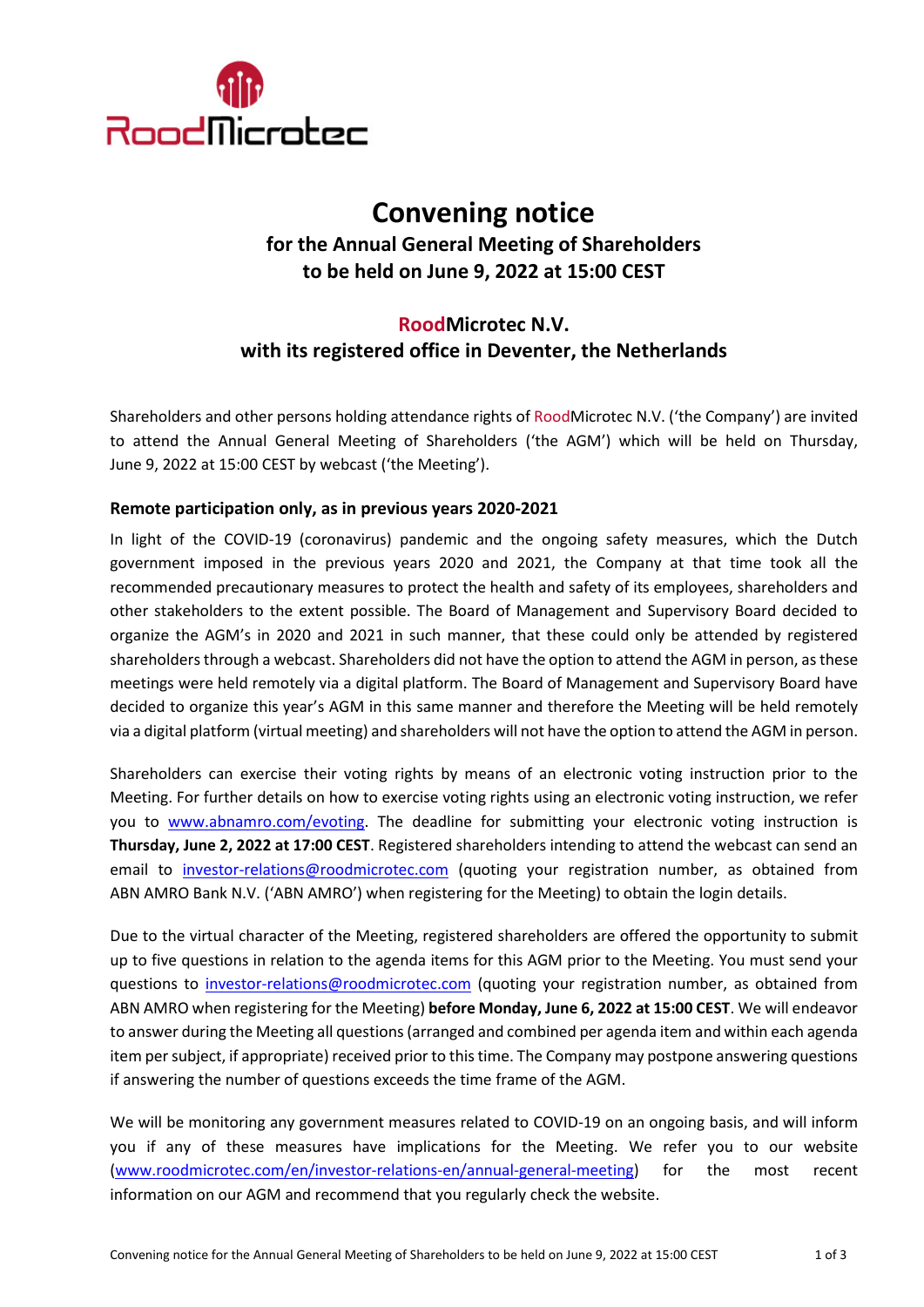

### **Agenda**

- 1. Opening and announcements.
- 2. Annual Report for the 2021 financial year:
	- (a) Report of the Board of Management on the Company's activities during the 2021 financial year, including risk policy and corporate governance policy;
	- (b) Report of the Supervisory Board on the 2021 financial year;
	- (c) Adoption of the 2021 financial statements and remuneration report (**voting item**);
	- (d) Appropriation of the 2021 net result (**voting item**).
- 3. Discharge of the members of:
	- (a) the Board of Management from liability for their management in 2021 (**voting item**);
	- (b) the Supervisory Board from liability for their supervision in 2021 (**voting item**).
- 4. Designation of the Board of Management as the body authorized:
	- (a) to issue shares and to grant rights to acquire shares (**voting item**);
	- (b) to restrict or exclude pre-emptive rights upon the issue of shares and the granting of rights to acquire shares (**voting item**).
- 5. Any other business.
- 6. Closing.

### **Availability of meeting documents**

The agenda with explanatory notes for the AGM, as well as the Annual Report 2021, which contains the Financial Statements for the financial year 2021, and other relevant documents, are made available from today on the Company's website [\(www.roodmicrotec.com/en/investor-relations-en/annual-general](http://www.roodmicrotec.com/en/investor-relations-en/annual-general-meeting)[meeting\)](http://www.roodmicrotec.com/en/investor-relations-en/annual-general-meeting). These documents are also available for inspection by shareholders (by appointment) at the offices of the Company, Zutphenseweg 29 D1, 7418 AH in Deventer, the Netherlands, and can be obtained free-ofcharge as well via ABN AMRO per email: [ava@nl.abnamro.com.](mailto:ava@nl.abnamro.com)

#### **Registration Date**

Pursuant to applicable Dutch law, the following individuals are eligible to attend, and vote during, the Company's AGM of June 9, 2022: those who (i) on **Thursday, May 12, 2022**, after close of trading (i.e. after all credit and debit transactions have been processed), were listed as of said date ('the Registration Date') in one of the registers specified below, and (ii) had been registered in writing in accordance with the procedure described below. The provisions in the previous sentence also apply to those holding a right of usufruct or pledge on one or more shares. The Board of Management has designated as registers the accounts and records of agents, as defined in the Dutch Securities (Bank Giro Transactions) Act (*Wet giraal effectenverkeer*), and the Company's Shareholders' Register, which specify who is entitled to the shares on the Registration Date.